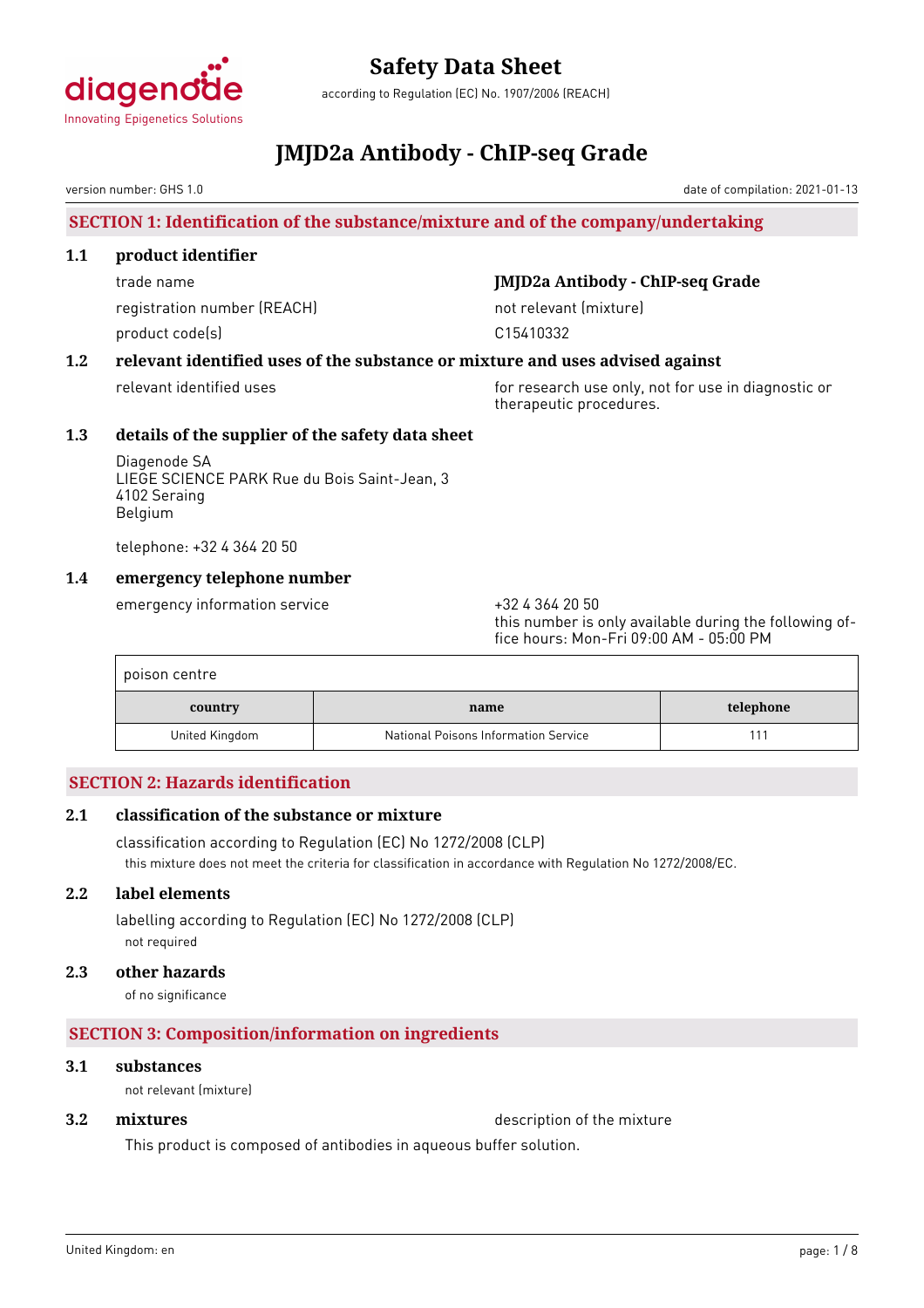

according to Regulation (EC) No. 1907/2006 (REACH)

# **JMJD2a Antibody - ChIP-seq Grade**

version number: GHS 1.0 date of compilation: 2021-01-13

# **SECTION 4: First aid measures**

### **4.1 description of first aid measures**

#### general notes

do not leave affected person unattended. remove victim out of the danger area. keep affected person warm, still and covered. take off immediately all contaminated clothing. in all cases of doubt, or when symptoms persist, seek medical advice. in case of unconsciousness place person in the recovery position. Never give anything by mouth.

#### following inhalation

if breathing is irregular or stopped, immediately seek medical assistance and start first aid actions. provide fresh air.

#### following skin contact

wash with plenty of soap and water.

#### following eye contact

remove contact lenses, if present and easy to do. Continue rinsing. irrigate copiously with clean, fresh water for at least 10 minutes, holding the eyelids apart.

#### following ingestion

rinse mouth with water (only if the person is conscious). do NOT induce vomiting.

#### **4.2 most important symptoms and effects, both acute and delayed**

symptoms and effects are not known to date.

#### **4.3 indication of any immediate medical attention and special treatment needed**

none

# **SECTION 5: Firefighting measures**

#### **5.1 extinguishing media**

suitable extinguishing media water spray, BC-powder, carbon dioxide (CO2)

unsuitable extinguishing media water jet

#### **5.2 special hazards arising from the substance or mixture**

hazardous combustion products

nitrogen oxides (NOx)

#### **5.3 advice for firefighters**

in case of fire and/or explosion do not breathe fumes. co-ordinate firefighting measures to the fire surroundings. do not allow firefighting water to enter drains or water courses. collect contaminated firefighting water separately. fight fire with normal precautions from a reasonable distance.

#### **SECTION 6: Accidental release measures**

#### **6.1 personal precautions, protective equipment and emergency procedures**

for non-emergency personnel

remove persons to safety.

for emergency responders

wear breathing apparatus if exposed to vapours/dust/spray/gases.

### **6.2 environmental precautions**

keep away from drains, surface and ground water. retain contaminated washing water and dispose of it.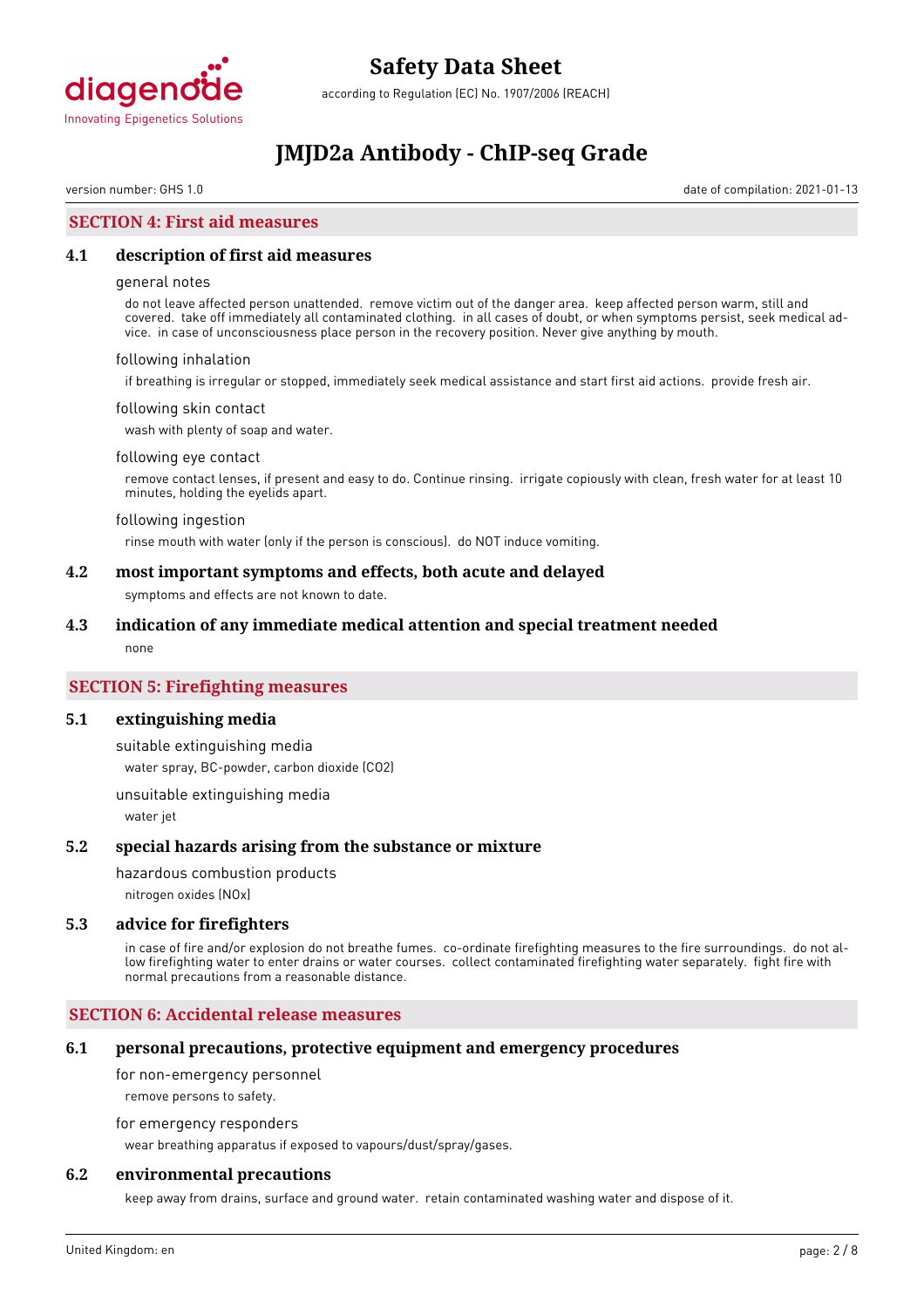

according to Regulation (EC) No. 1907/2006 (REACH)

# **JMJD2a Antibody - ChIP-seq Grade**

version number: GHS 1.0 date of compilation: 2021-01-13

### **6.3 methods and material for containment and cleaning up**

advice on how to contain a spill

covering of drains

advice on how to clean up a spill

wipe up with absorbent material (e.g. cloth, fleece). collect spillage: sawdust, kieselgur (diatomite), sand, universal binder

appropriate containment techniques use of adsorbent materials.

other information relating to spills and releases

place in appropriate containers for disposal. ventilate affected area.

#### **6.4 reference to other sections**

hazardous combustion products: see section 5. personal protective equipment: see section 8. incompatible materials: see section 10. disposal considerations: see section 13.

# **SECTION 7: Handling and storage**

### **7.1 precautions for safe handling**

recommendations

- measures to prevent fire as well as aerosol and dust generation use local and general ventilation. use only in well-ventilated areas.

advice on general occupational hygiene

wash hands after use. do not eat, drink and smoke in work areas. remove contaminated clothing and protective equipment before entering eating areas. never keep food or drink in the vicinity of chemicals. never place chemicals in containers that are normally used for food or drink. keep away from food, drink and animal feedingstuffs.

#### **7.2 conditions for safe storage, including any incompatibilities**

control of effects

protect against external exposure, such as

frost

#### **7.3 specific end use(s)**

see section 16 for a general overview.

# **SECTION 8: Exposure controls/personal protection**

#### **8.1 control parameters**

this information is not available.

### **8.2 exposure controls**

appropriate engineering controls

general ventilation.

individual protection measures (personal protective equipment)

eye/face protection

wear eye/face protection.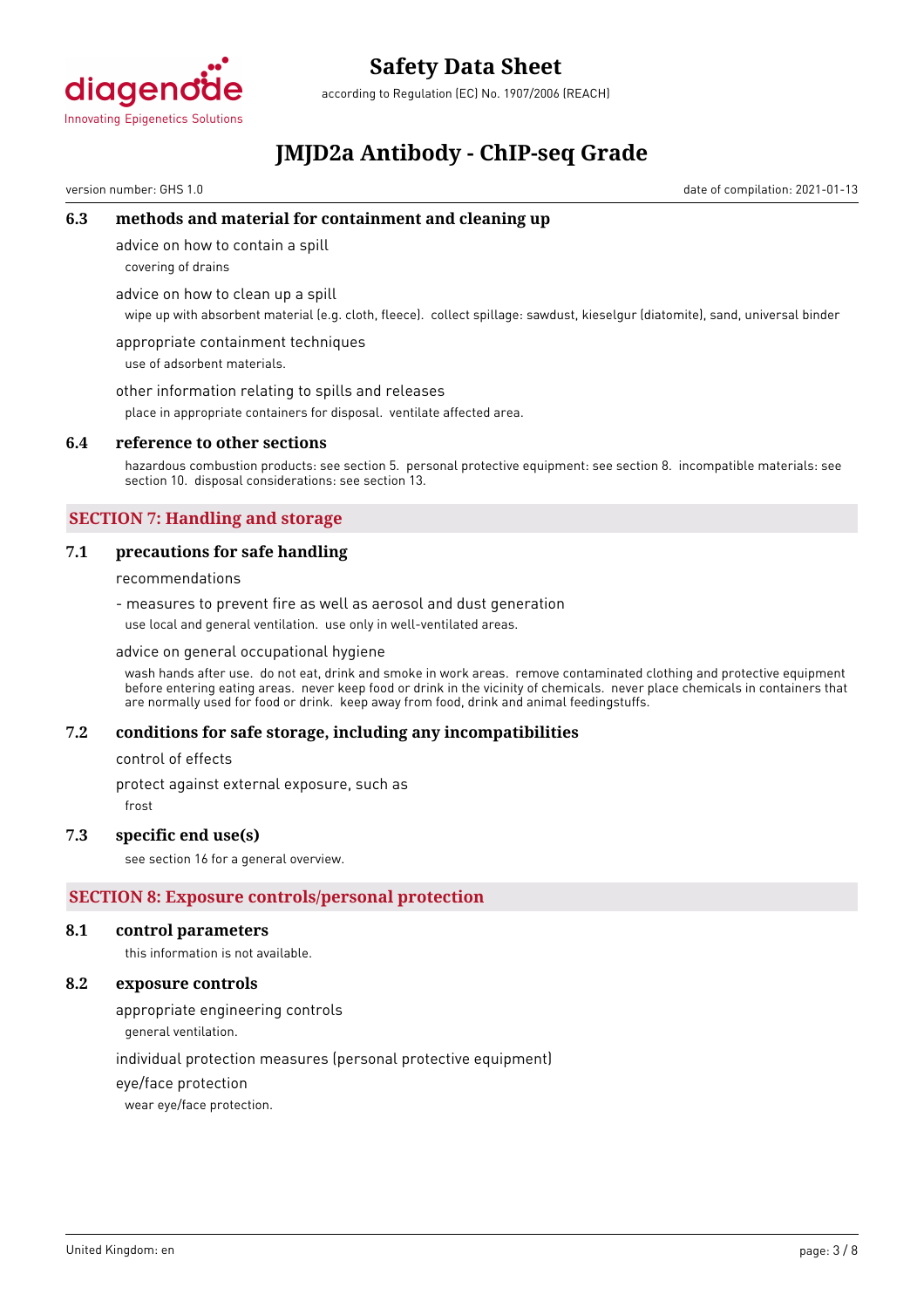

according to Regulation (EC) No. 1907/2006 (REACH)

# **JMJD2a Antibody - ChIP-seq Grade**

version number: GHS 1.0 date of compilation: 2021-01-13

#### skin protection

- hand protection

wear suitable gloves. chemical protection gloves are suitable, which are tested according to EN 374. check leak-tightness/ impermeability prior to use. in the case of wanting to use the gloves again, clean them before taking off and air them well. for special purposes, it is recommended to check the resistance to chemicals of the protective gloves mentioned above together with the supplier of these gloves.

#### - other protection measures

take recovery periods for skin regeneration. preventive skin protection (barrier creams/ointments) is recommended. wash hands thoroughly after handling.

#### respiratory protection

in case of inadequate ventilation wear respiratory protection.

#### environmental exposure controls

use appropriate container to avoid environmental contamination. keep away from drains, surface and ground water.

# **SECTION 9: Physical and chemical properties**

#### **9.1 information on basic physical and chemical properties**

| physical state                                              | liquid          |
|-------------------------------------------------------------|-----------------|
| colour                                                      | colourless      |
| odour                                                       | odourless       |
| melting point/freezing point                                | not determined  |
| boiling point or initial boiling point and boiling<br>range | not determined  |
| flammability                                                | non-combustible |
| lower and upper explosion limit                             | not determined  |
| flash point                                                 | not determined  |
| auto-ignition temperature                                   | not determined  |
| decomposition temperature                                   | not relevant    |
| pH (value)                                                  | not determined  |
| kinematic viscosity                                         | not determined  |
| solubility(ies)                                             | not determined  |

#### partition coefficient

| partition coefficient n-octanol/water (log value) | this information is not available |
|---------------------------------------------------|-----------------------------------|
|                                                   |                                   |

| $\sim$<br>$\sim$ nroce<br>$\overline{ }$<br>/apour<br>л.<br>. .<br>___ | nn<br>⊶וי<br>116C<br>.<br>. |
|------------------------------------------------------------------------|-----------------------------|
|------------------------------------------------------------------------|-----------------------------|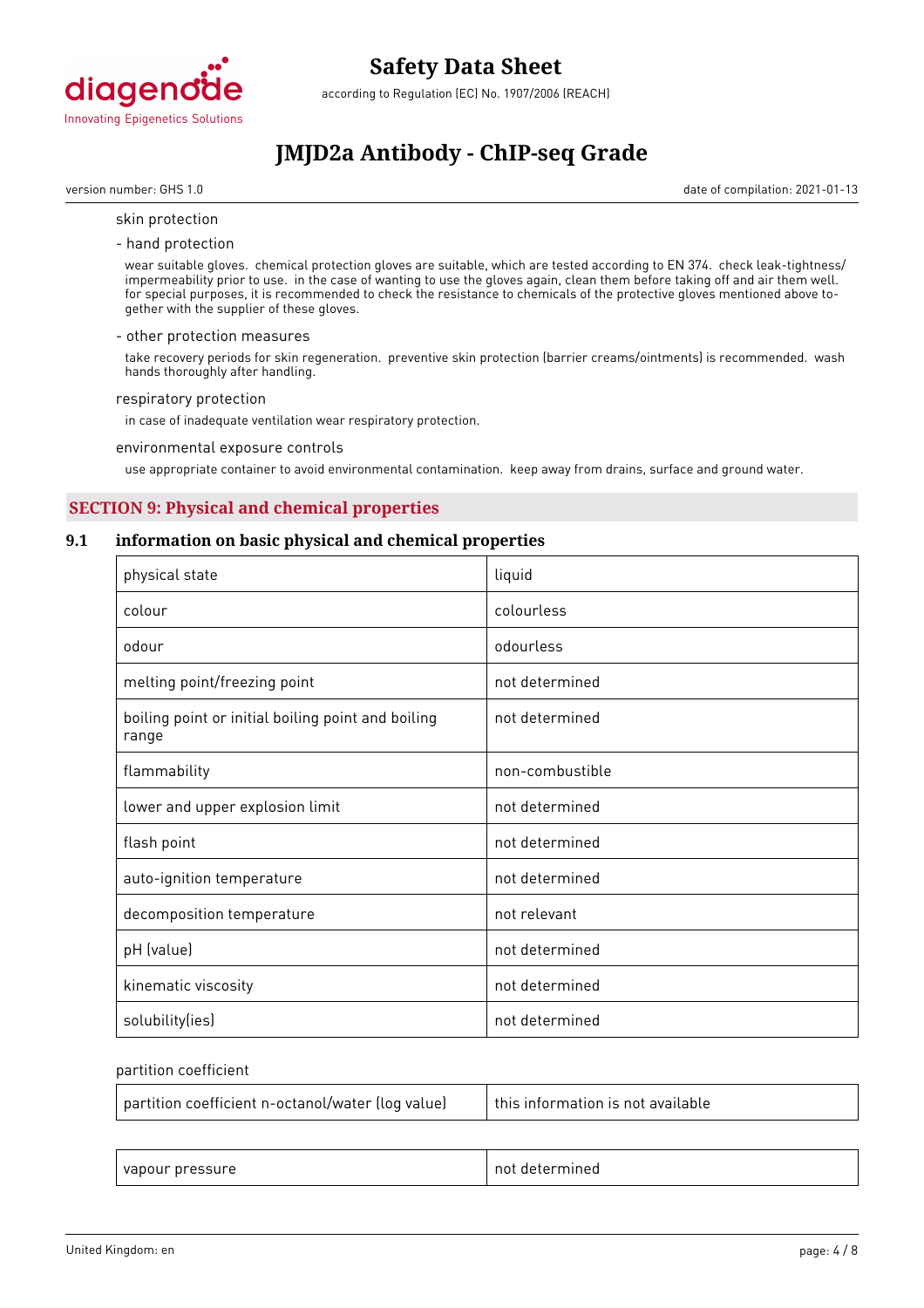

according to Regulation (EC) No. 1907/2006 (REACH)

# **JMJD2a Antibody - ChIP-seq Grade**

version number: GHS 1.0 date of compilation: 2021-01-13

density and/or relative density

| ---- | . ⊫. . |
|------|--------|
|      |        |

| $\sim$ $\sim$ $\sim$<br>рa<br>. .<br>нсте<br>. נ<br>$\overline{\phantom{a}}$<br>. | n<br>ranie<br>- 11- |
|-----------------------------------------------------------------------------------|---------------------|
|-----------------------------------------------------------------------------------|---------------------|

# **9.2 other information**

| $\perp$ information with regard to physical hazard classes | hazard classes acc. to GHS (physical hazards): not<br>relevant |
|------------------------------------------------------------|----------------------------------------------------------------|
| other safety characteristics                               | there is no additional information                             |

# **SECTION 10: Stability and reactivity**

#### **10.1 reactivity**

concerning incompatibility: see below "Conditions to avoid" and "Incompatible materials".

#### **10.2 chemical stability**

the material is stable under normal ambient and anticipated storage and handling conditions of temperature and pressure.

#### **10.3 possibility of hazardous reactions**

no known hazardous reactions.

#### **10.4 conditions to avoid**

there are no specific conditions known which have to be avoided.

#### **10.5 incompatible materials**

there is no additional information.

#### **10.6 hazardous decomposition products**

reasonably anticipated hazardous decomposition products produced as a result of use, storage, spill and heating are not known. hazardous combustion products: see section 5.

# **SECTION 11: Toxicological information**

# **11.1 information on hazard classes as defined in Regulation (EC) No 1272/2008**

test data are not available for the complete mixture.

classification procedure

the method for classification of the mixture is based on ingredients of the mixture (additivity formula).

#### **classification according to GHS (1272/2008/EC, CLP)**

this mixture does not meet the criteria for classification in accordance with Regulation No 1272/2008/EC.

acute toxicity

shall not be classified as acutely toxic.

#### skin corrosion/irritation

shall not be classified as corrosive/irritant to skin.

#### serious eye damage/eye irritation

shall not be classified as seriously damaging to the eye or eye irritant.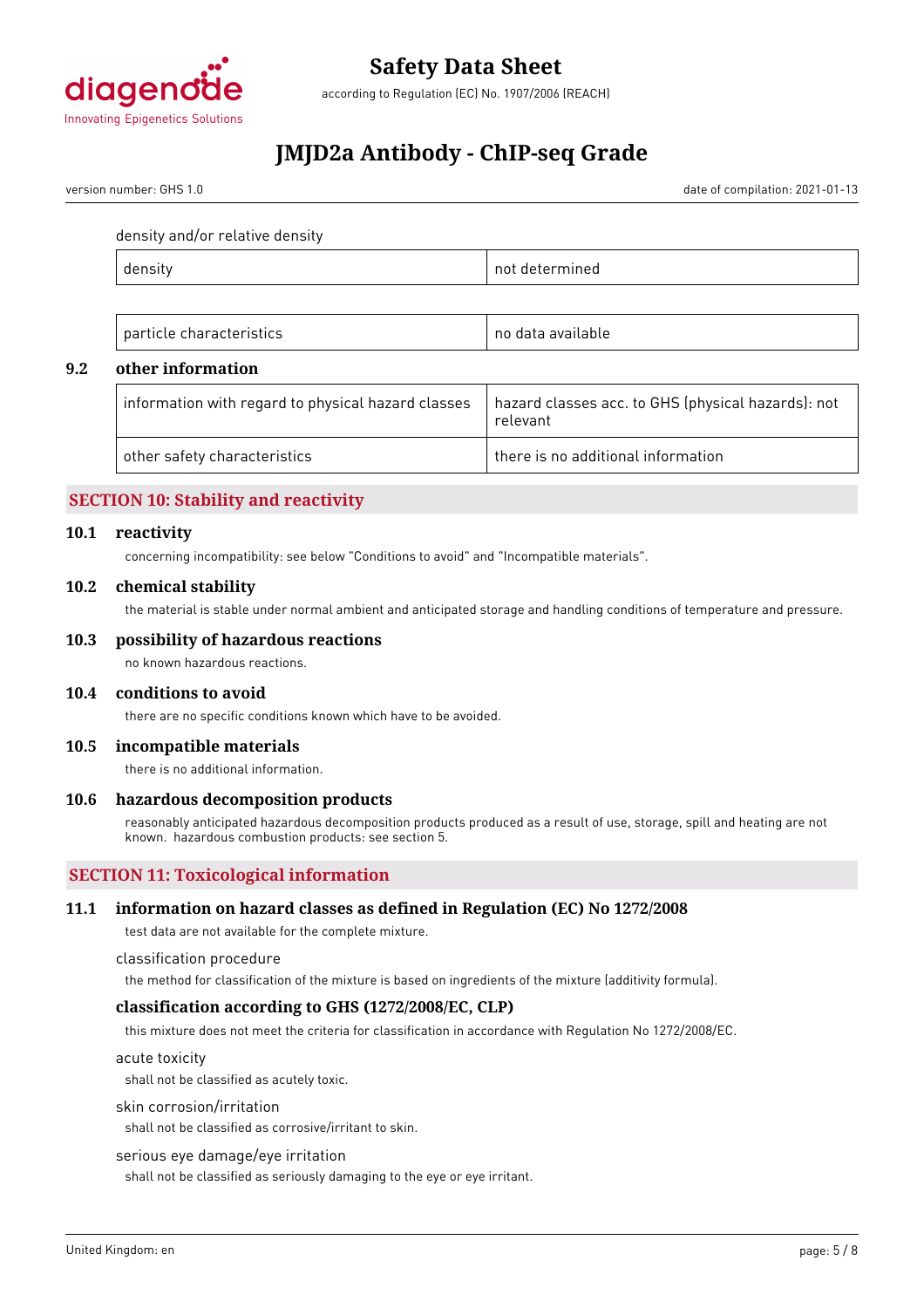

according to Regulation (EC) No. 1907/2006 (REACH)

# **JMJD2a Antibody - ChIP-seq Grade**

version number: GHS 1.0 date of compilation: 2021-01-13

respiratory or skin sensitisation

shall not be classified as a respiratory or skin sensitiser.

#### germ cell mutagenicity

shall not be classified as germ cell mutagenic.

#### carcinogenicity

shall not be classified as carcinogenic.

#### reproductive toxicity

shall not be classified as a reproductive toxicant.

#### specific target organ toxicity - single exposure

shall not be classified as a specific target organ toxicant (single exposure).

### specific target organ toxicity - repeated exposure

shall not be classified as a specific target organ toxicant (repeated exposure).

#### aspiration hazard

shall not be classified as presenting an aspiration hazard.

#### **11.2 information on other hazards**

there is no additional information.

# **SECTION 12: Ecological information**

### **12.1 toxicity**

shall not be classified as hazardous to the aquatic environment.

#### **12.2 persistence and degradability**

data are not available.

#### **12.3 bioaccumulative potential**

data are not available.

# **12.4 mobility in soil**

data are not available.

# **12.5 results of PBT and vPvB assessment**

data are not available.

# **12.6 endocrine disrupting properties**

information on this property is not available.

# **12.7 other adverse effects**

data are not available.

# **SECTION 13: Disposal considerations**

#### **13.1 waste treatment methods**

#### sewage disposal-relevant information

do not empty into drains. avoid release to the environment. Refer to special instructions/safety data sheets.

#### waste treatment of containers/packagings

completely emptied packages can be recycled. handle contaminated packages in the same way as the substance itself.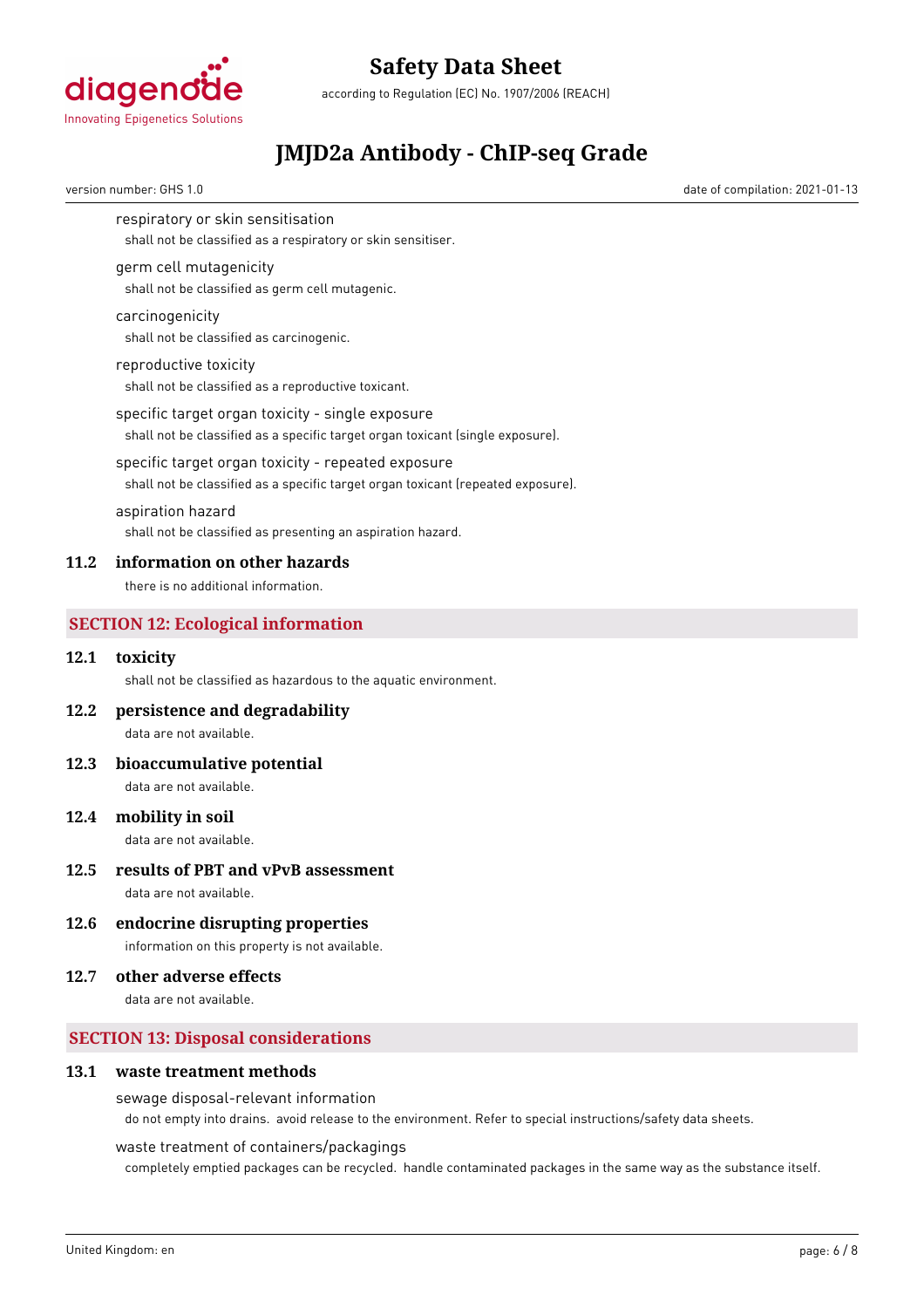

according to Regulation (EC) No. 1907/2006 (REACH)

# **JMJD2a Antibody - ChIP-seq Grade**

version number: GHS 1.0 date of compilation: 2021-01-13

#### **remarks**

please consider the relevant national or regional provisions. waste shall be separated into the categories that can be handled separately by the local or national waste management facilities.

### **SECTION 14: Transport information**

- **14.1 UN number 14.1 UN** number
- **14.2 IN proper shipping name** not assigned
- **14.3 transport hazard class(es)** none
- **14.4 packing group** not assigned
- 

**14.5 environmental hazards non-environmentally hazardous acc. to the danger**ous goods regulations

### **14.6 special precautions for user** there is no additional information.

# **14.7 maritime transport in bulk according to IMO instruments**

the cargo is not intended to be carried in bulk.

### **Information for each of the UN Model Regulations**

# **transport of dangerous goods by road, rail and inland waterway (ADR/RID/ADN) - additional information**

not assigned

# **International Maritime Dangerous Goods Code (IMDG) - additional information** not subject to IMDG.

# **International Civil Aviation Organization (ICAO-IATA/DGR) - additional information** not subject to ICAO-IATA.

# **SECTION 15: Regulatory information**

# **15.1 safety, health and environmental regulations/legislation specific for the substance or mixture**

#### **15.2 Chemical Safety Assessment**

chemical safety assessments for substances in this mixture were not carried out.

# **SECTION 16: Other information**

#### **abbreviations and acronyms**

| abbr.      | descriptions of used abbreviations                                                                                                                                                                                            |
|------------|-------------------------------------------------------------------------------------------------------------------------------------------------------------------------------------------------------------------------------|
| <b>ADN</b> | Accord européen relatif au transport international des marchandises dangereuses par voies de navigation<br>intérieures (European Agreement concerning the International Carriage of Dangerous Goods by Inland Water-<br>ways) |
| <b>ADR</b> | Accord européen relatif au transport international des marchandises dangereuses par route (European Agree-<br>ment concerning the International Carriage of Dangerous Goods by Road)                                          |
| CLP        | Regulation (EC) No 1272/2008 on classification, labelling and packaging of substances and mixtures                                                                                                                            |
| <b>DGR</b> | Dangerous Goods Regulations (see IATA/DGR)                                                                                                                                                                                    |
| <b>GHS</b> | "Globally Harmonized System of Classification and Labelling of Chemicals" developed by the United Nations                                                                                                                     |